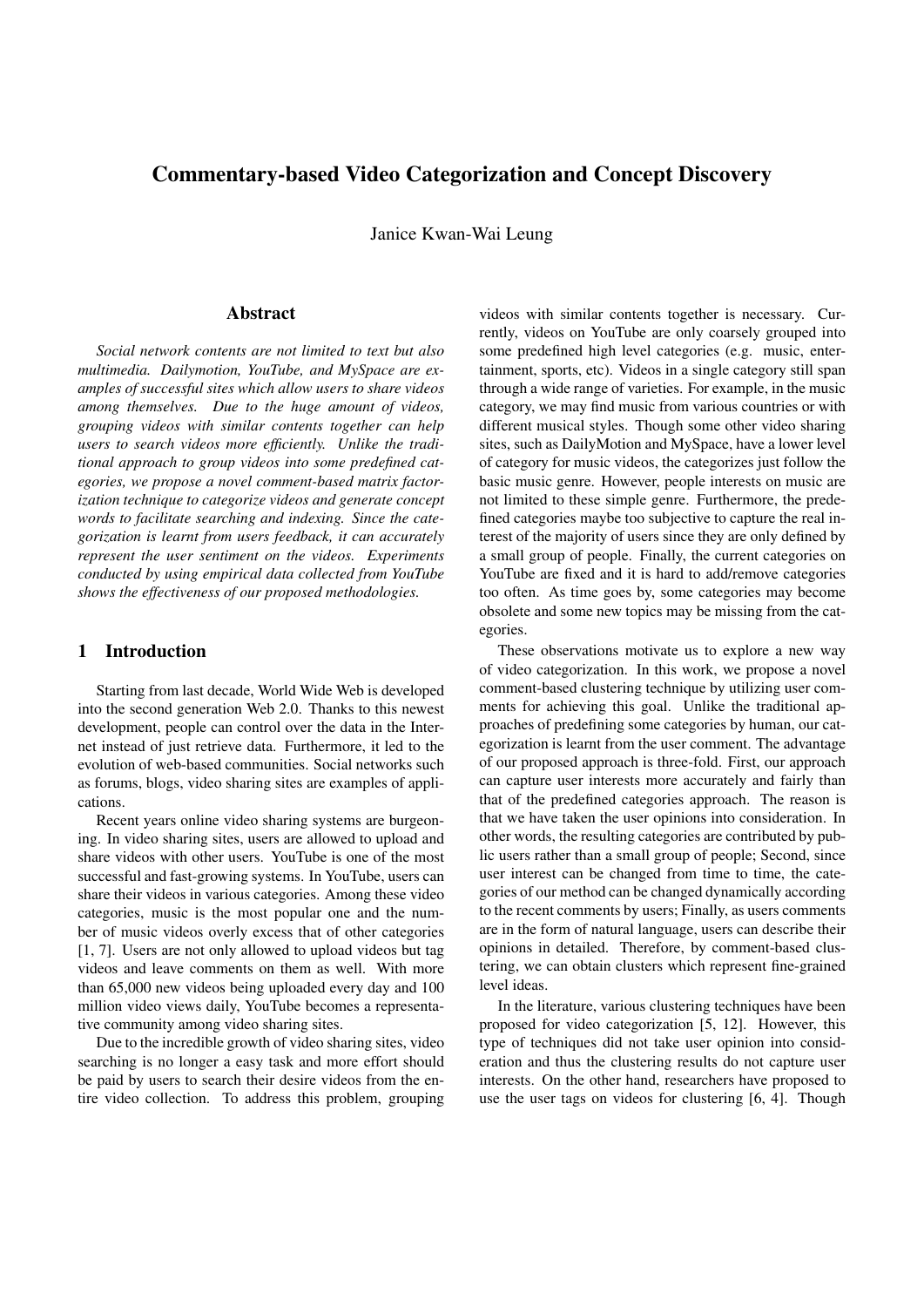user tags can somehow reflect user feelings on videos, tags are, in many cases, too brief to represent the complex ideas of users and thus the resulting clusters may only carry highlevel concepts. Another stream of works which use commonly fetched objects of users for clustering [2] also suffer similar shortcomings as tag-based clustering. In [11], they proposed to adopt a multi-modal approach for video categorization. However, their work required lots of human efforts to first identified different categories from a large amount of videos.

We want to remark that although comment-based clustering can theoretically obtain more fine-grained level clusters, it is much more technically challenging than that of tagbased clustering. The reason is that user comments are usually in the form of natural language and thus pre-processing is necessary for us to clean up the noisy data before using them for clustering.

The rest of the paper is organized as follows. Section 2 discusses previous works in the context of social network mining. Section 3 explains our proposed approach for video categorization in video sharing sites. Section 4 briefly introduces our web crawler. Section 5 presents the details of pre-processing of the raw data grabbed by our crawler. Section 6 describes our video clustering algorithm. Section 7 presents and discusses our experimental results. Section 8 concludes the paper.

## 2 Related Works

Since the late eighties, data mining has became a hot research field. Due to the advancing development of technologies, there is an increasing number of applications involving large amount of multimedia. For this reason, researches in the field of data mining are not limited to text mining but multimedia mining. Qsmar R. Zaine et al. [12] developed a multimedia data mining system prototype, Mulit-MediaMiner, for analyzing multimedia data. They proposed modules to classify and cluster images and videos based on the multimedia features, Internet domain of pares referencing the image of video, and HTML tags in the web pages. The multimedia features used include size of image or videos, width and height of frams, date on which the image or video was created, etc. S. Kotsiantis et al. [5] presented a work to discover relationships between multimedia objects based on the features of a multimedia document. In their work, features of videos such as color or grayscale histograms, pixel information, are used for mining the content of videos.

Motivated by the bloom of social networks, plenty of works have been done involving the study or analysis of online social networks. Different approaches are proposed to discover user interests and communities in social networks. Tag-based approach is one of the invented methods. In [6],

Xin Li et al. developed a system to found common user interests, and clustered users and their saved URLs by different interest topics. They used the dataset from a URLs bookmarking and sharing site, del.icio.us. User interests discovery, and user and URLs clustering were done by using the tags users used to annotate the content of URLs. Another approach introduced to study user interests is usercentric which detects user interests based on the social connection among users. M. F. Schwartz et al. [8] discover people's interests and expertise by analyzing the social connections between people. A system, Vizster [3], was designed and developed to visualize online social networks. The job of clustering networks into communities was included in the system. For this task, Jeffrey and Danah identified group structures based on linkage. Except the use of sole tag-based or user-centric approaches, there are works done with a hybrid approach by combing the two methods. In [4], user interests in del.icio.us are modeled using the hybrid approach. Users are able to make friends with other users to form social ties in the URLs sharing network. Julia Stoyanovich et al. examined user interests by utilizing both the social ties and tags users used to annotate content of URLs. Some researchers proposed the object-centric approach for social interests detection. In this approach, user interests are determined with the analysis of commonly fetched objects in social communities. Figuring out common interests is also a useful task in peer-to-peer networks since shared interests facilitate the content locating of desire objects. Guo et al. [2] and K. Sripanidkulchai [9] presented in their works the algorithms of examining shared interests based on the common objects users requested and fetched in peer-to-peer systems.

# 3 Interest-based Video Categorization for Video Searching

With the ceaseless growth of media content, it is increasingly a tense problem for video searching. It is usual that users hardly find their desire videos from the immense amount of videos. There are two main directions to ease the process of video searching, one is enhancing the text-based search engine whilst the other one is designing a better directory. In this paper, we focus on the former approach.

Though many video sharing sites allowed tagging function for users to use tag to annotate videos during the upload process, it is very common for user to tag videos by some high level wordings. As such, tags are usually too brief for other users to locate the videos by using the text-based search engine. In our method, as user comments usually describe the video in details, we can use them for video clustering to obtain fine-grained categories. By identifying the concept words for each categories, we can use them as latent tags for the corresponding categories in order to facil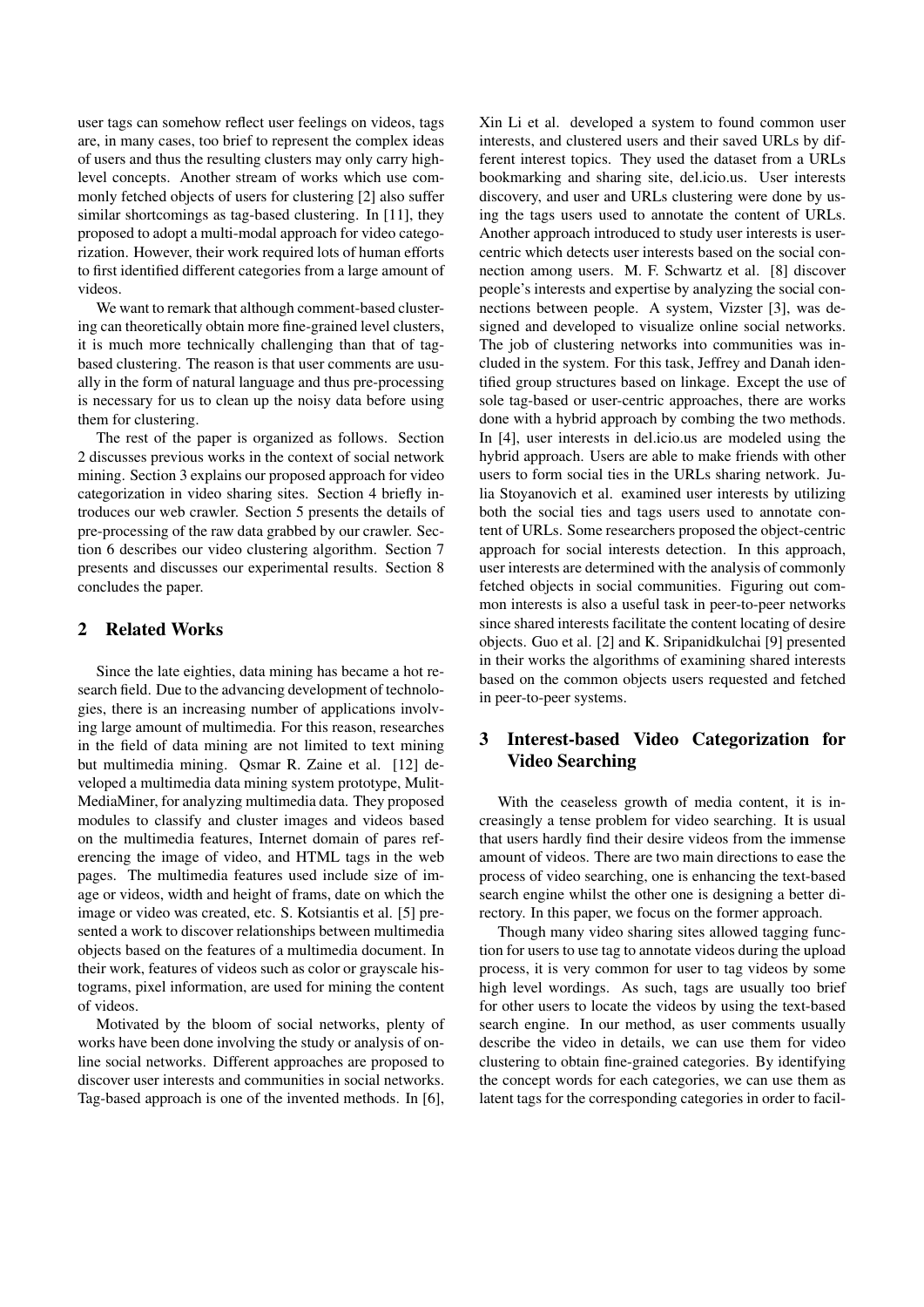itate the video searching process.

In music domain, music videos in sharing systems are always categorized according to their types of musical sounds (e.g. pop, metal, country, etc.) under the music genre. However, except music styles, people may have many different attitudes and preferences (e.g. appearance of singers, event of performance, age of songs, etc) towards music in different regions. Therefore, to categorize music based on people interests, music genre is not a good categorical construct for video searching.

Our aim is to find a categorization where videos in each video group are representing a popular topic of interest. In our algorithm, interests are modeled by clustering videos into groups with the utilization of user-left comments. Previously, computer scientists have tried many ways to find user interests. Tags are very popular to help in this context [6]. However, two disadvantages would be raised in this manner. First, tags on a video are manually given by the one who uploads the video, thus the tags are just expressing a single user's feeling about the video. Therefore, tags on a video would have a strong bias and are not fair enough to exactly describe what the video is actually about. Furthermore, single-user given tags are definitely not representative of public feelings about the video. Second, videos are often tagged with a small number of words. As such, often fails to give enough description on the video. Therefore, tags are insufficient to provide detailed information about videos. Since comments can be given by any users on any videos as feedbacks, they express different users thoughts about a video. Thus, containing more in-depth information about the videos. Also, allowing every user to leave feedbacks, the number of comments on a video are usually much more than that of tags. Hence, utilizing comments to find out interests instead of tags can solve the above difficulties.

Beside tag-based, some researchers proposed the content-based approach to categorize videos. Using video content as categorizing materials can group similar videos together according to their actual content. Nevertheless, video content itself only provide information about the videos but nothing about users' idea. Consequently, this approach fails to group videos according to user interests. In contrast, user-left comments include users' view about the videos. Therefore, comments can, undoubtedly, be used to categorize videos based on popular user interests.

Video features can also be used to achieve the goal of cluster videos [5]. Video features, however, are hard to be extracted automatically. Due to the limitation of human resources, automatic information retrieval from mass amount of data is preferred. Also, using video features to cluster videos suffers the same shortcomings of content-based as well. Because of information retrieval dealing with text is much easier than video features extraction, and comments, in addition to video content, provide users' views on videos,

user-left comments are significant for clustering videos.

## 4 Data set collection

YouTube is a video sharing platform which users can upload their own videos for sharing purpose. Along with each video, a short description can be entered by the uploading user and also comments can be given by other registered users. In this paper, we focused on the user comments of music videos of Hong Kong singers in YouTube.

We first defined a set of 102 Hong Kong singer/group names. Given the set of singer/group names, we developed a crawler to firstly visit the YouTube web site and automatically searches from the site the related videos based on video titles and video descriptions. From the resulting videos, the crawler saves the URL of each videos for further process. For the convenience of gathering user comments, the crawler transforms the fetched URLs to links which link to the pages of "all comments" mode of corresponding videos. With all the transformed video URLs, for each link, the crawler is able to scrape the video web page and grab the video title, all the user comments and user name of who left comments on the video.

In the data set acquired by our crawler, there are 19305 videos, 102 singers and 7271 users in total.

### 5 Data Pre-processing

To ease the process of video searching by discovering the user interest and categorizing videos, larger amount of data is required from video sharing sites. However, just the large-sized collection of text-formatted raw data is not applicable for further processing. Large-sized dataset always need to undergo data pre-processing in the field of data mining. Here is no exception in our algorithm. After crawling YouTube, the mass data need to be pre-processed before performing video clustering.

Here are two steps of data pre-processing involved in our introduced algorithm,

- 1) Data Cleaning
- 2) Text Matrix Generation

### 5.1 Data Cleaning

As the comments left on YouTube videos are written in natural languages which consist lots of non-informative words, such as "thank" , "you", etc, text processing with such materials must be caution. To avoid resulting a poor clustering,data cleaning is necessary for handling the noisy words.

In natural languages, there are many words that are not informative for clustering. These words would make the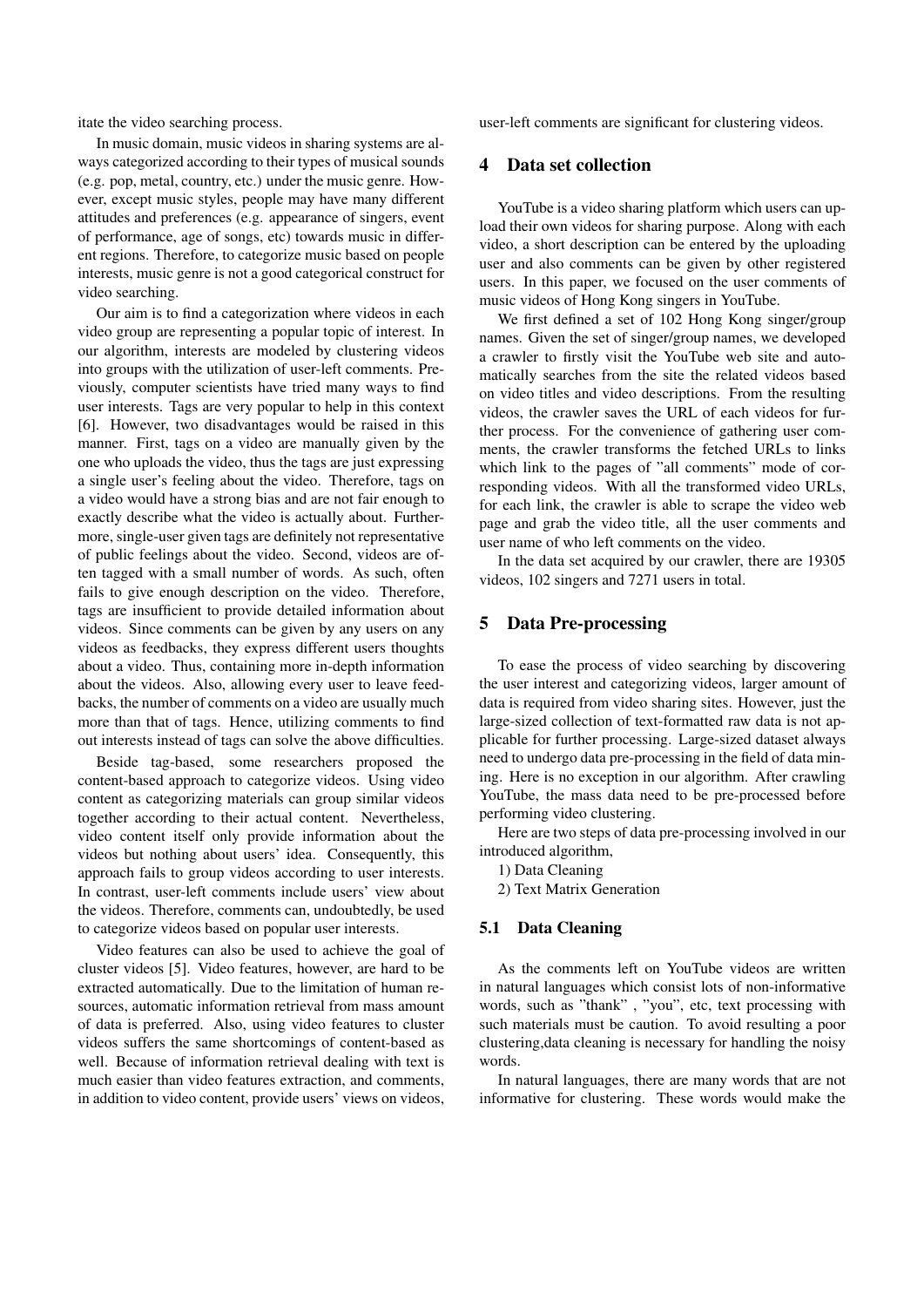entire dataset very noisy. Applying a stoplist is one of the ways to clean up these words. Since some words are obviously not informative, it is easy to define a stoplist of noise. With a predefined stoplist non-informative or distractive words can be strained from the dataset. After removing all the useless words by the stoplist, the dataset is then passed to the process of matrix generation.

### 5.2 Text Matrix Generation

Text-formatted data is not easy for further processing, it is more convenient to transform the data from text to matrix representation beforehand.

For example, the dataset can be represented by matrix A of size  $n \times m$  where n is number of videos in the dataset and m equals to number of unique case-insensitive words in the dataset. In A, each row is a vector of video words and element  $a_{i,j}$  is the frequency count of word j occurs in comments left on video i.

A dictionary is firstly built with the case-insensitive words in all the comments in the dataset. As comments are all in texts, linguistically, there exist many meaningless words in comments. These meaningless words, e.g. "is", "am", "the", "a", always occur in an extremely high frequency. Therefore, words occur in frequency exceeding a threshold should be discarded. On the other hand, words that seldom occur are probably not important, so words with few occurrence should also be neglected. Therefore, we set an upper bound and a lower bound for word occurring frequency. All the words with frequency less than the lower bound or larger than the upper bound are filtered out. After filtering all the meaningless words, dictionary can then be built and matrix can be generated as well.

# 6 Popular Interests Discovery and Video Categorization via Clustering

In order to facilitate the video searching process, constructing a video category based on the user interests is crucial.

With the reason that users' interests are reflected from the comments they left on videos, grouping similarly commented videos together is a possible way to provide a good video categorization. Since the objective of clustering is to distinguish substantial amount of data and group similar objects together, clustering is an adequate algorithm for constructing a video category that can guide user to his/her desire videos.

Figure 1 shows the procedures of discovering popular interests and categorizing Hong Kong singer videos from YouTube.

### 6.1 Video Clustering

For our purpose of building a good video category for easier video searching, Non-negative Matrix Factorization (NMF) is the chosen clustering algorithm [10]. We propose to apply NMF for clustering based on three reasons. First of all, NMF is a bi-clustering method. With a bi-clustering algorithm, comment words and videos can be clustered simultaneously. Thus, the main characteristics of video groups can be drawn while grouping videos with similar user views together. Additionally, NMF does not provide an absolute assignment of videos to groups. Absolute assignment clustering algorithms are not suitable for singer video clustering. In practice, a video can belongs to multiple groups. For example, a classic music video can be performed by a singer who is passed away. The video is said to be in both "classic" group and "died singer" group. As NMF calculates possibility coefficients of each video to different groups, a single video can be assigned videos to multiple groups. Finally, NMF is effective for clustering. Since we need to cluster a large amount of data, effectiveness is one of the concerns. An effective low-dimensional linear factor model is desired.

Comments on a video often capture users feelings about the video or describe the video. Videos are clustered into the same group if they bear comments with similar contents. Similar videos, therefore, can be grouped together and with their characteristics be revealed as popular user-interests.

Let A be the  $n \times m$  video-word matrix generated in the process of data pre-processing, where  $n$  and  $m$  are the number videos and number of words in dictionary respectively. As all the elements in A are the occurrence counts of words in documents, they are greater or equal to zero. This makes matrix A a non-negative matrix.

Since the importance of a term to a document can be reflected by it's number of appearance, the well-known keyword measure in Information Retrieval  $tf - idf$  is adopted for extracting important words. Within the dataset, all the comments of a video is aggregated and considered as a document. Importance of term i in document j is  $w_{i,j}$  which is computed by using  $tf_{i,j}$  (term frequency of term i in document j) and  $idf_i$  (inverse document frequency of term i). Terms that are important to a document are expected to appear many times in the document. For this reason, the term frequency is used to measure the normalized frequency of a term in a document. Suppose there are  $t$  distinct terms in document j,  $tf_{i,j}$  can be computed as,

$$
tf_{i,j} = \frac{f_{i,j}}{\sqrt{\sum_{k=1}^{t} f_{k,j}^2}}
$$
 (1)

where  $f_{i,j}$  is the number of times that term i appears in document *j*. As words appear in many documents are not useful for distinguishing documents, a measure  $\mathcal{U}$  is used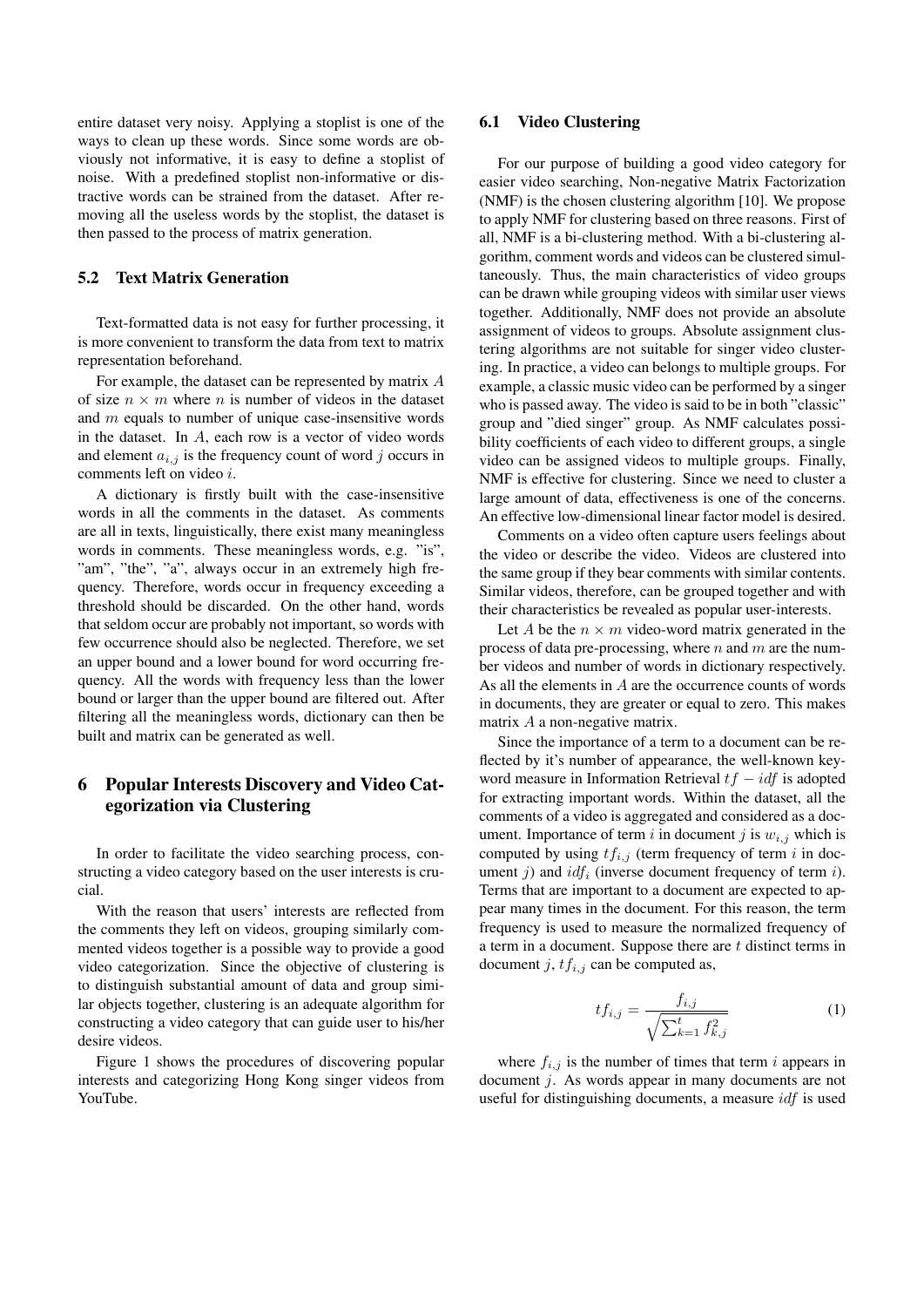

**Figure 1. Popular interests discovery and video categorization of Hong Kong singer videos in YouTube**

to scale down the importance of these widely-used terms. The inverse document frequency of term  $i$  is defined as,

**.**

$$
idf_i = log \frac{N}{n_i} \tag{2}
$$

where  $N$  is the total number documents in the dataset, and  $n_i$  is number of documents that containing term i.

After computing the term frequency and inverse document frequency, the importance weight of a term  $i$  in document j is defined as the combination of  $tf_{i,j}$  and  $idf_i$ ,

$$
w_{i,j} = tf_{i,j} \times idf_i \tag{3}
$$

The greater the weighting, the more the important is the term to the respecting document.

From matrix  $A$ , a non-negative matrix  $X$  can be produced by calculating the importance weights. Each element in  $X$  is defined as,

$$
x_{i,j} = w_{i,j} = \frac{a_{i,j}}{\sqrt{\sum_{k=1}^{t} a_{k,j}^2}} \times \log \frac{N}{n_i}
$$
 (4)

By fitting a k-factor model to matrix  $X$ , where  $k$  equals to number of groups to be obtained,  $X$  is decomposed to two non-negative matrices W and H, such that  $X = WH +$ U. After matrix decomposition, W is in size of  $n \times k$  and H is in size of  $k \times m$ .

Our objective is to find W and H such that  $X \approx WH$ . By iteratively updating  $W$  and  $H$ , we can obtain  $W$  and  $H$ by minimizing the following function,

$$
F(W, H) = ||X - WH||^2
$$
 (5)

with respect to  $W$  and  $H$  and subject to constraints that  $W, H \geq 0.$ 

Figure 2 shows the decomposition of video dataset matrix. From the resulting matrices, relationships between words videos and clusters are revealed. Matrix W shows the relationships between videos and different clusters, whilst  $H$  clarifies the relationships between words and clusters. In W, value held in  $w_{n,k}$  is the coefficient indicated how likely video *n* belongs to cluster  $k$ . To fit the purpose of our research, we have refined the method of group assigning in NMF. The original NMF algorithm assigns an object to a group in a maximum coefficient approach. However, in our method, a video n is treated to be in group k if  $w_{n,k}$ has the a value greater than a threshold  $\beta_k$  within vector n in W, where the value of threshold  $\beta_k$  is data dependent. The threshold should be chosen in a coefficient distribution depend manner. Videos can then be grouped into clusters based on their similarities. We define the set of cluster for video  $V_n$  that it belongs to as,

$$
C_n = \{ k \in K \mid \forall \ W_{n,k} > \beta_k \}
$$
 (6)

where  $K$  is set of all clusters.

Matrix  $H$  provides the information about the characteristics of the video groups. Concept words of a cluster can be found with H as  $h_{k,m}$  is the coefficient of the term m belongs to cluster  $k$ . For each cluster, the top 10 words, with respect to the term-cluster coefficient, are considered to be the concept words for the cluster. Hence, stating the properties of a group of videos.

### 7 Experimental Evaluation

A proof-of-concept experiment was done to study the Hong Kong social culture in regional music domain. An Intel(R) Core(TM)2 Quad 2.40GHz PC with 4GB RAM was used to conduct our experiment. Our web crawler was implemented in VC++ and the core algorithm was implemented in Matlab.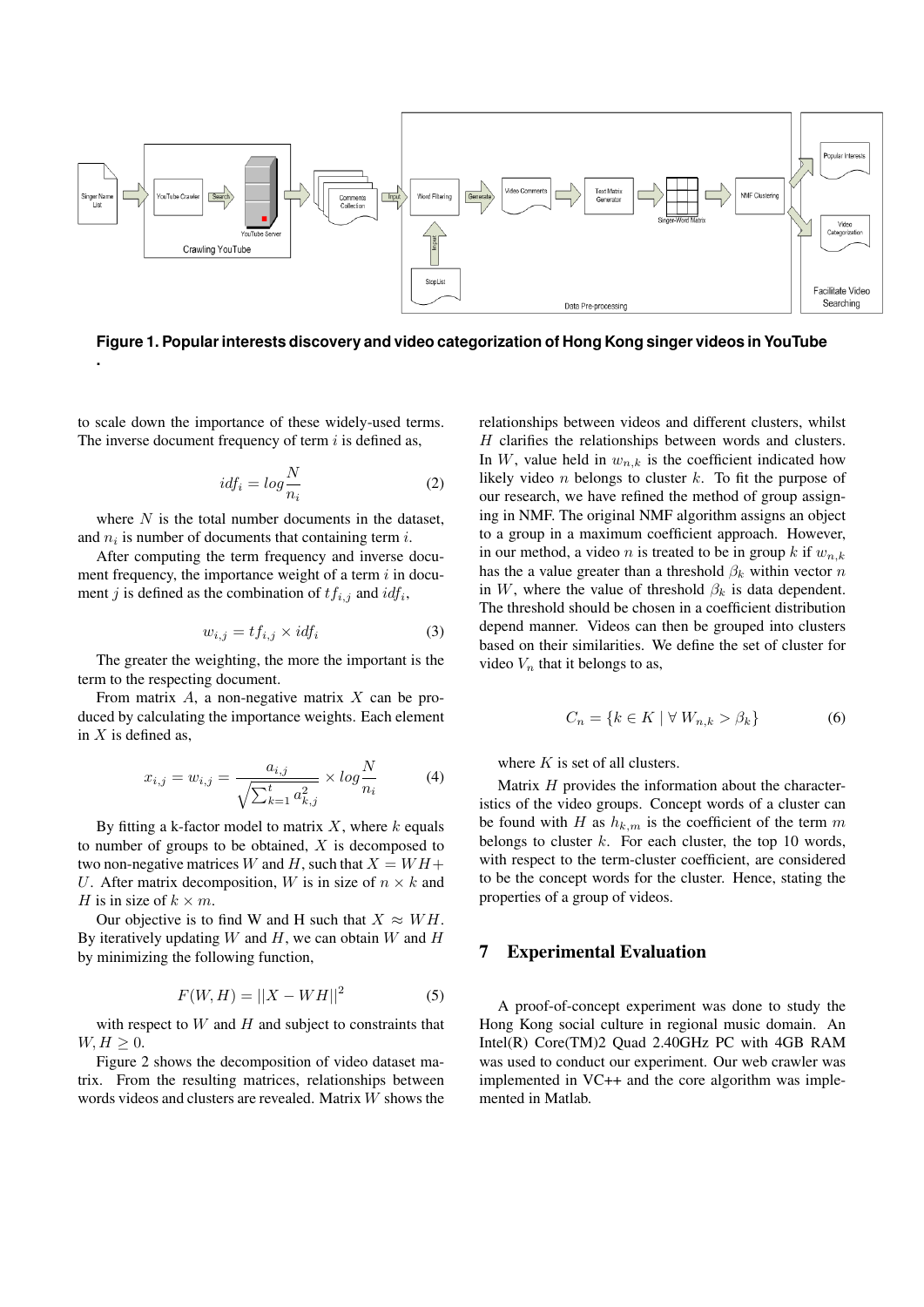

**Figure 2. NMF decomposition for video clustering.**

#### 7.1 Empirical Setting

As the videos were grabbed by searching from the YouTube site with predefined list of singer names, there are possibilities that some videos are grabbed more than one time. For those videos preformed by more than one singer, as long as there are more than one singer names annotated in the video title, the video will be collected in times equals to the number of hits the predefined singer name hits the video title. To achieve a more accurate clustering result, duplicated videos are removed form the dataset.

In comments, users are used to mention the singer names when they are commenting on him/her. This will make the singer names dominate in every group of concept words. However, it is not conspicuous enough to reveal interests by singers. Therefore, in our experiment, we add singer names to the stoplist as well.

Furthermore, some videos are less popular or just been uploaded for a short time that only have a few comments. These videos which have relatively few words are informativeless for video clustering. Videos which have less than 30 valid words are eliminated.

The videos are clustered into  $k$  groups with the clustering algorithm discussed in section 7, where  $k$  is experimentally set as 20. The experiment was done twice, once with threshold  $\beta_i$  regarding cluster i to be mean coefficient of all videos,

$$
\beta_i = meanCoef_i = \frac{\sum_{j=1}^{n} w_{j,i}}{n} \tag{7}
$$

To compensate the poor performance caused by the extremely uneven distribution of coefficient, we chose the threshold to be mean coefficient plus standard deviation of all videos for the second experiment.  $\beta_i$  regarding cluster i is defined as,

| Group           | Concept Words               |  |  |
|-----------------|-----------------------------|--|--|
| 1               | beautiful lyrics melody     |  |  |
| $\overline{2}$  | female makeup dress         |  |  |
| 3               | cute pretty handsome        |  |  |
| $\overline{4}$  | sex photos scandal          |  |  |
| $\overline{5}$  | funny hilarious laughing    |  |  |
| $\overline{6}$  | rap raps hip                |  |  |
| 7               | movie film story            |  |  |
| 8               | cantonese mandarin language |  |  |
| 9               | commercial pepsi coke       |  |  |
| $\overline{10}$ | piano piece ear grade       |  |  |
| $\overline{11}$ | japanese japan korean       |  |  |
| 12              | china olympic games         |  |  |
| $\overline{13}$ | old classic memories        |  |  |
| $\overline{14}$ | dance dancer moves          |  |  |
| $\overline{15}$ | guitar band rock            |  |  |
| $\overline{16}$ | award tvb gold              |  |  |
| 17              | english chinese accent      |  |  |
| 18              | sad legend died             |  |  |
| 19              | together couple two         |  |  |
| 20              | voice pretty talent         |  |  |

**Table 1. Latent video categories discovered in Hong Kong music video domain from YouTube**

$$
\beta_i = meanSdCoef_i = \frac{\sum_{j=1}^n w_{j,i}}{n} + \sqrt{\frac{1}{n} \sum_{j=1}^n (w_{j,i} - \frac{\sum_{j=1}^n w_{j,i}}{n})^2}
$$
\n(8)

where  $n$  is total number of videos being clustered.

#### 7.2 Video Categorization

Since video clustering is a complete clustering analysis, music categories and trends in Hong Kong can be found by clustering the videos. We deployed NMF as our clustering method. Applied the clustering algorithm to the video dataset in the way discussed in Section 5.2, with the experimentally chosen number of cluster of 18, videos were clustered into groups based on the words in their comments. The mean coefficient of videos to a cluster is set as the critical point. Videos with coefficient higher than the critical point of a cluster are said to be in that cluster. Under this strategy, videos can belong to several clusters as they may have multiple characteristics. Table 1 shows the discovered categories from our dataset.

Unlike the generic music video categorization of some famous video sharing sites, such as DailyMotion divides music videos into eight classes (Pop, Rock, Rap, R&B,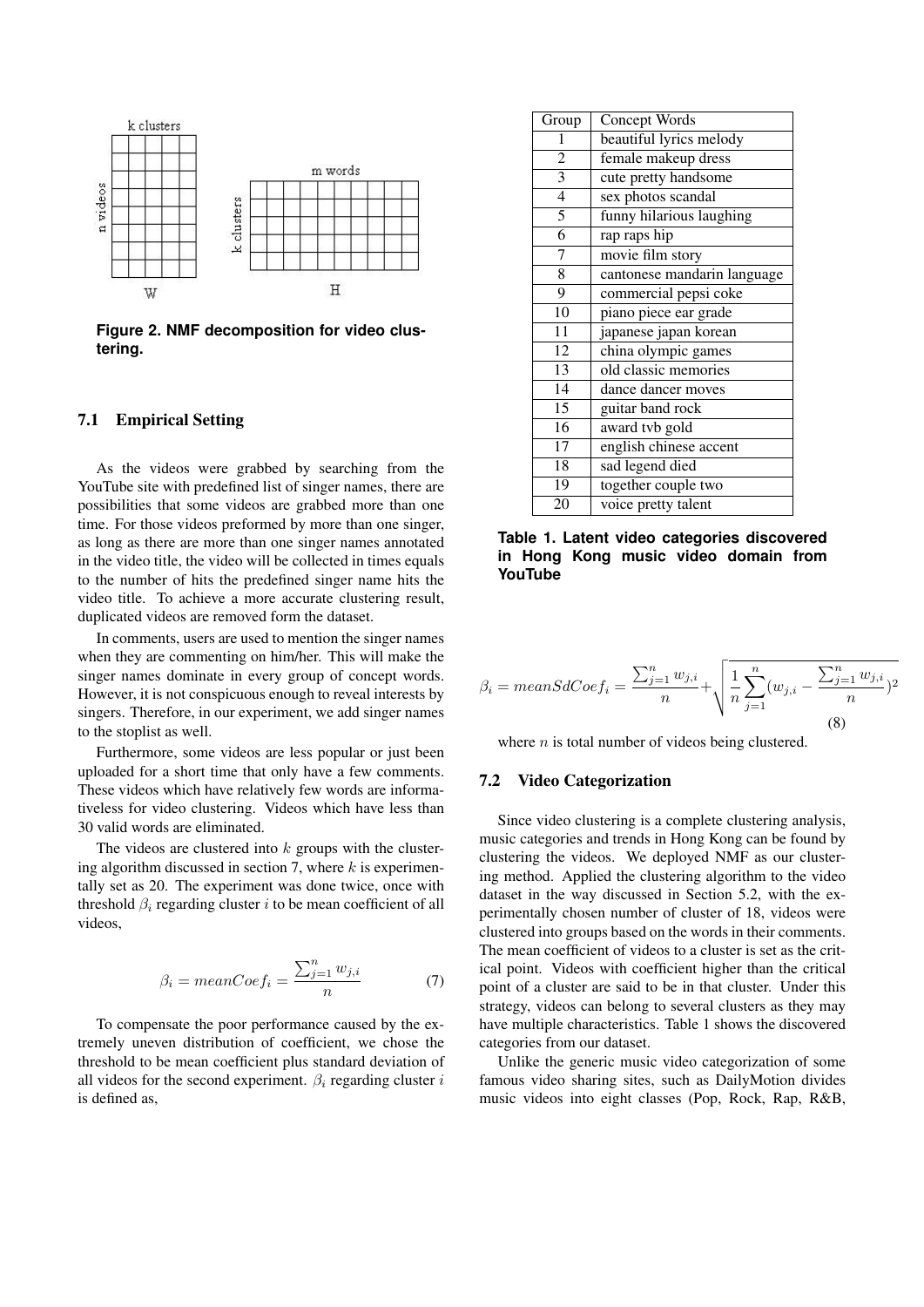

**Figure 3. Singer video distribution in YouTube.**

|               |                      | Precision                      |                                            |  |
|---------------|----------------------|--------------------------------|--------------------------------------------|--|
| Group         | Concept Words        | Mean<br><b>as</b><br>Threshold | Mean $+$ SD<br>Thresh-<br><b>as</b><br>old |  |
| $\mathsf{A}$  | sex photos scandal   | 21.64%                         | 81.58%                                     |  |
| B             | old classic memories | 61.04%                         | 78.16%                                     |  |
| $\mathcal{C}$ | sad legend died      | 35.86%                         | 60.34%                                     |  |
| D             | together couple two  | 64.44%                         | 79.82%                                     |  |
| Average       |                      | 45.75%                         | 74.96%                                     |  |

**Table 2. Precision of objective clusters**

Jazz, Metal, Covers, and Electros), we categorized videos of local singers into twenty classes which are far more specific.

From our clustering result, we noticed that videos of singers are not only limited to general music videos, but also funny clips, award presentations, commercial advertisements as well as event promotion clips. Looking at the music videos alone, by clustering users' comments, we found that people's attitude towards Hong Kong music are not only target on the music styles. There are also other features of music people are interested at, like languages, age of music, music instruments, type of singers, singer's voice, composition goodness, etc.

Furthermore, categorize singer videos with the proposed clustering algorithm, people can identify dance-oriented videos (Group 14), cross-culture produced music (Group 11) or even movie theme songs (Group 7) easily. Other than simply categorizing singer video clips, some up-todate news in the local music circle, like scandals (Group 4), can also be found.

Figure 3 illustrates the distribution of Hong Kong singer videos in YouTube according to the proposed algorithm using mean and mean + sd as thresholds. From the figure, we can see that the distribution of videos diverse over different threshold values. With the mean coefficient as the threshold, compared to the video groups resulted from the algorithm with mean + SD coefficient as threshold, larger groups of videos can be obtained. In the other words, algorithm associated with a smaller group assigning threshold would result heavier overlapped video groups.

The video clustering results are evaluated by human experts. To make the evaluation less controvertible, we only show the precisions of objective video groups in Table 2 where groups A, B, C, D are cluster 4, 13, 18, 19 in our clustering. In the table, we noticed that assigning videos to groups with a smaller threshold may sometimes lower the precision. This will be caused in the groups which are very distinct to others. As a video group is too specific, the video-group coefficients to the group hold the extreme values. Also, closely related videos to the distinct group is always much fewer than videos which do not. Hence, videos are condense at the lower extreme side. As a result, lowered the mean coefficient and caused the poor precision. On the other hand, we can see that the algorithm which assigns videos into groups with a larger threshold yields far better precisions. The average precision of the larger-threshold clustering groups in the table is 74.96% whilst that of the lower-threshold clustering is just 45.75%. The difference between the precisions resulted from clustering with the two different thresholds reflects the degree of extraordinary of the video group. The larger the difference, the more the special the group is. For example, in group 4, the two precisions differ from each other by a large percentage at about 60%, and from the concept words we can know that this group is about scandal of singers involving their sex photos. This is obviously an extremely distinct group.

#### 7.3 User Comments vs User Tags

As tags are believed to be an accurate description of an object and have been widely used for finding user interests and grouping objects, it is necessary to examine the virtues of user comments over tags before utilizing comments to capture popular interests and categorize videos to facilitate the video search in video sharing sites. One important observation from our experimental results is that user comments usually contains more in-depth information than that of user tags. Table 3 shows both the top 10 concept words found from user comments and the top 10 user tags of four clustered groups. From the concept words in the user comments, we can make a reasonable prediction that cluster I is about some music videos of some old songs. From the user tags, however, we can only find some singer names or some high-level descriptions (e.g. music, mv, mtv). Same as cluster II, from the concept words, this cluster is probably talking about some superstars who are already died. Nevertheless, the most frequent tags are only names of those dead superstars which do not reveal the low-level description of the group. Cluster III is the similar case as the above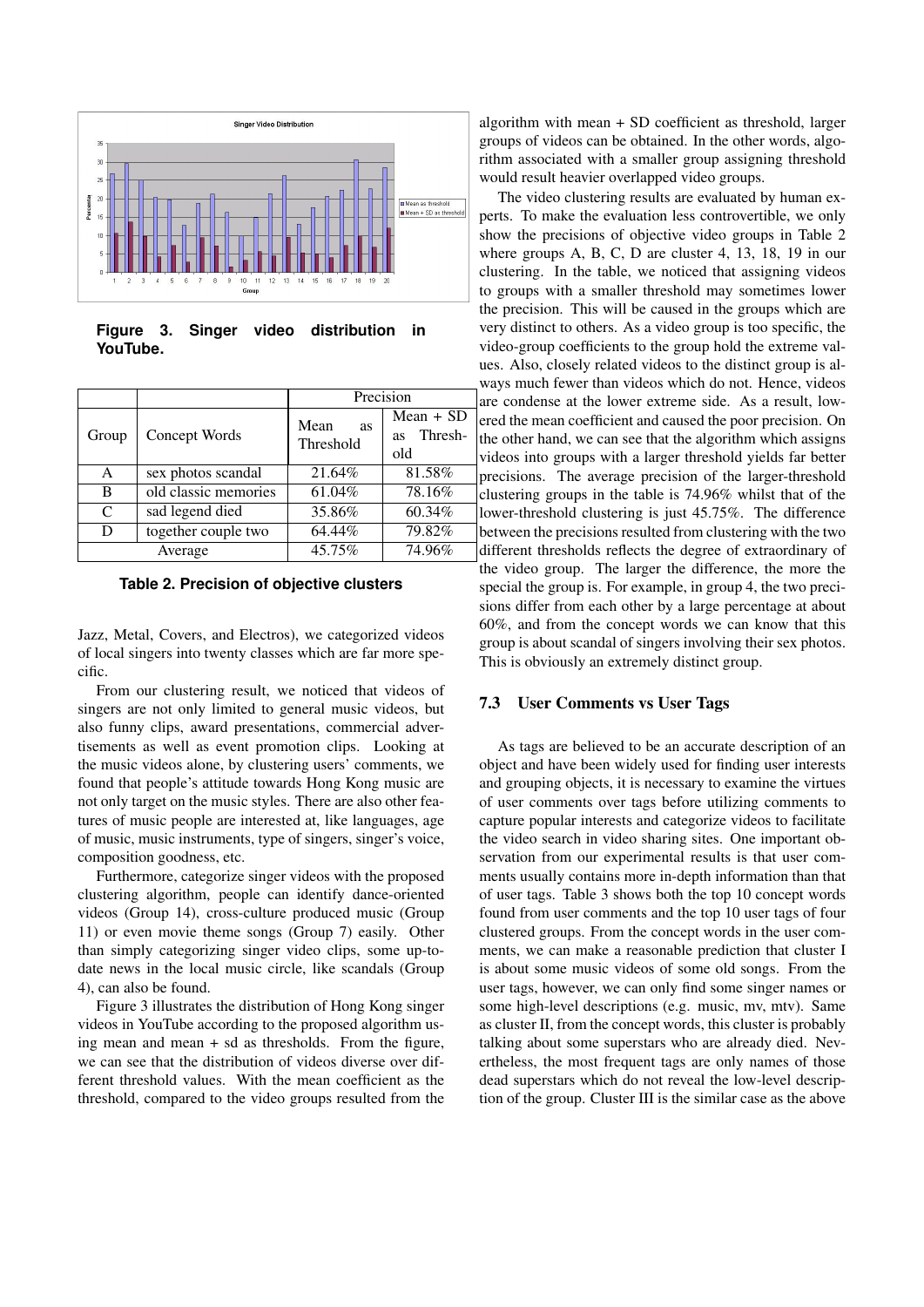| Cluster I   | Top 10 concept words in user comments | old classic memories drama childhood love 80s memory loved san     |  |  |
|-------------|---------------------------------------|--------------------------------------------------------------------|--|--|
|             | Top 10 frequent user tags             | chinese chan mv cheung wong love music mtv top anita               |  |  |
| Cluster II  | Top 10 concept words in user comments | sad legend two died missed heaven star superstar crying talented   |  |  |
|             | Top $10$ frequent user tags           | cheung chan leslie anita mui chinese mv danny hong wong            |  |  |
| Cluster III | Top 10 concept words in user comments | guitar solo band rock cover drummer chords intro crap violin       |  |  |
|             | Top 10 frequent user tags             | chinese beyond wong kong cheung ka kui hong nicholas paul          |  |  |
| Cluster IV  | Top 10 concept words in user comments | sex photos stupid fake victims private innocent scandal girls stop |  |  |
|             | Top 10 frequent user tags             | gillian chung sex photo edison chen gill cheung cecilia chan       |  |  |

**Table 3. Examples of user comments and user tags in four video clusters**

|                                 |          | Concept Words from Group |           |       |          |
|---------------------------------|----------|--------------------------|-----------|-------|----------|
|                                 |          |                          | в         |       |          |
|                                 | А        | 34.04%                   | $4.02\%$  | $0\%$ | 2.13%    |
| Percentage of Videos from Group | B        | $0\%$                    | 15.79%    | $0\%$ | $0\%$    |
|                                 | $\Gamma$ | $0.84\%$                 | $0.84\%$  | 7.58% | $0.84\%$ |
|                                 |          | $0\%$                    | $10.17\%$ | 3.39% | 5.26%    |

**Table 4. Percentage of videos with tags covering concept words across groups**

two clusters. Concept words from user comments state that this group is about the band sound and rock music but the tags only list out the name of a local popular band, "Beyond", and some of the band members. Tags of the other clusters suffer the similar problem as the above mentioned clusters. From the table, we can see that the user tags actually agree with our discovered concept words though the tags just exhibit the high-level sketch of the groups. In the other words, our algorithm gives an in-depth characterization of the videos with the concept words which the characterization cannot be exposed by the user tags, and in the mean time, the concept words achieve a strong agreement with the tags.

From this observation, we can conclude that if we want to obtain clustering results in a more fine-grained level, using comment-based clustering technique is more suitable. For the purpose of social culture discovery, it is beyond doubt that fine-grained level clustering result is more desirable.

To give a more in-depth analysis of comments and tags, we have compared concept words against tags in different clusters. Table 4 record the portion of videos whose tags cover the concept words of different groups and there are two major observations from the table. First, we can see that there are at least 65% of videos whose tags cannot cover the concept words of the group they belongs to. This implies tag-based clustering cannot completely capture user opinions and video content. Second, we can see that the concept words of each group are mostly covered by tags of its own group. This once again verify the accuracy of our proposed method.

### 7.4 Relationship Discovery via Clustering

Apart from video categorizing and indexing, we can also discover the relationships between singers with the video comments. Music videos always include singers in it. When users leaving comments on a video, the content of the comment is not limited to the video itself but also the singers. Within the comments, some talk about properties of singers, such as styles, the active ages, appearance, etc. Practically, except characteristics, users also tend to talk and discuss the recent hot news about singers. As such, in addition to the videos, user-left comments also describe the singers. In this context, singer relationships can be found from video comments.

To reveal the relationships between singers, singers should be clustered into groups based on their similarities and relatedness. To this end, the set of comments should be reorganized to a form that suits the purpose of singer clustering. In this context, comments are no longer grouped by videos but by singers according to the singers presentence in the videos. Each singer has his/her collection of comments. The adopted clustering algorithm tends to group singers with similar descriptive words together. As such, with all the descriptions and hot news about singers, singers can be grouped based on their style, characteristics or special relationships. From the clustering result, not only the common properties of singers can be found, but also their relationships like members of a band sound, couple, etc.

Applying the same clustering algorithm introduced before with matrix  $X$  in the algorithm set to be the singerword matrix, singers can be clustered into groups. Here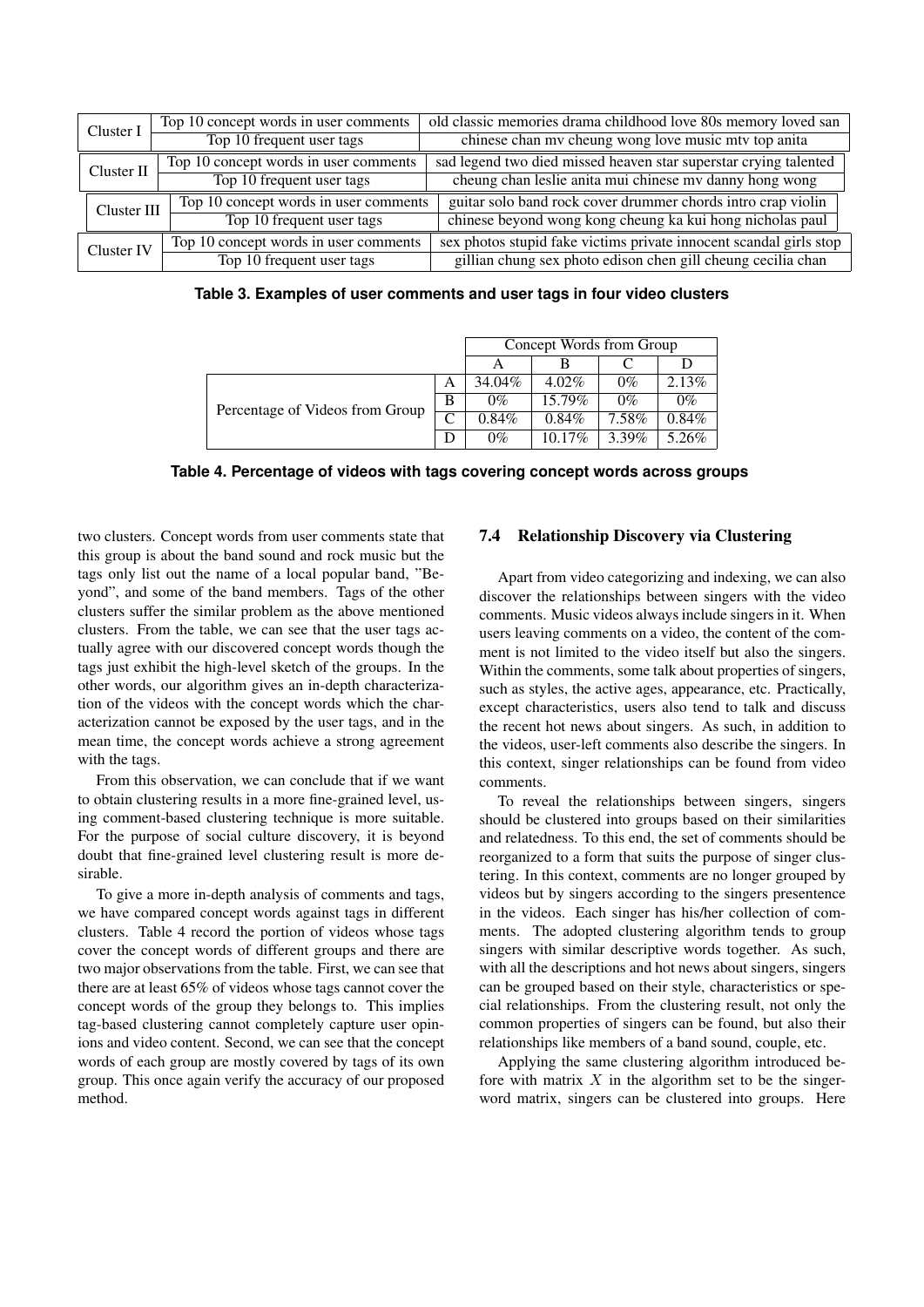

**Figure 4. Singer Relationship.**

we visualize the relationships between singers in a singer network based on their similarities reflected from the comments. With a visualized singer network, not only the relationships between singers can be shown but also the hidden phenomenon. Due to the paper size, Figure 4 illustrate only partial of the singer network. In this graph, the singers are relatively closely connected to each others than to other singers and thus form a subnetwork. In this subnetwork, all the nodes are active singers in 80s, this is one of their relationships. The network is a directed graph which the singer being pointed to is highly referenced by the singer who points to him/her. Grasshopper, at the top left corner is pointing to Anita Mui at the bottom as the members of Grasshopper are students of Anita Mui. Leslie Cheung, Danny Chan and Anita Mui are famous singers and many other singers have used their songs for performance. This can be reflected in the graph: many other singers points to these three singers.

# 8 Conclusion and Future Work

In this paper, we have proposed a comment-based video categorization approach by using NMF. Experimental results showed that our comment-based clustering yields better performance than that of tag-based approach which was proposed previously in the literature. On the other hand, we have successfully discovered some non-trivial categories among the videos of Hong Kong singers. Since our categorization is learnt from user feedbacks, it can provide an easy way for users to reach their desire videos via our list of categories. Additionally, our comment-based clustering can reveal relationships among singers within the social network which can help in the context of social culture study.

In our future work, we plan to extend the comment-based

technique from video and singer clustering to user clustering. After we have obtained the three types of cluster, we can acquire the relationships among different videos, singers and users by analyzing the inter-cluster similarity. As such, social culture can be studied by combining and analyzing the discovered relationships. With the video-video, singer-singer, user-singer, and user-user relationships found by clustering, we can know the changes in music styles and singer styles over the ages, the trend of music, the ways people appreciate music, and even the special relationships of singers reflected by news, and more. Relationships observed by clustering are not only useful for social scientists to study social culture, but also beneficial for businesses, entertainment companies, fans clubs, social network systems and system users. With the help of examined useruser relationships, businesses can be profited from reducing advertising costs by advertise only to the potential customer groups. User-signer relationships define user-idol groups, entertainment companies can effectively promote to the target groups. Determining the user-singer relationships, in addition to profits for entertainment companies, fans groups can easily be managed. Other than the advantages for some specific parties, general users are also benefited. Well-clustered groups of videos and singers equipped with a batch of indicative words leads to a effort saving video searching for users. Also, social network systems are able to detect and refine incorrect tags with the indicative words resulted from clustering. As a result, introductions to videos are more precise and thus improves the video searching function.